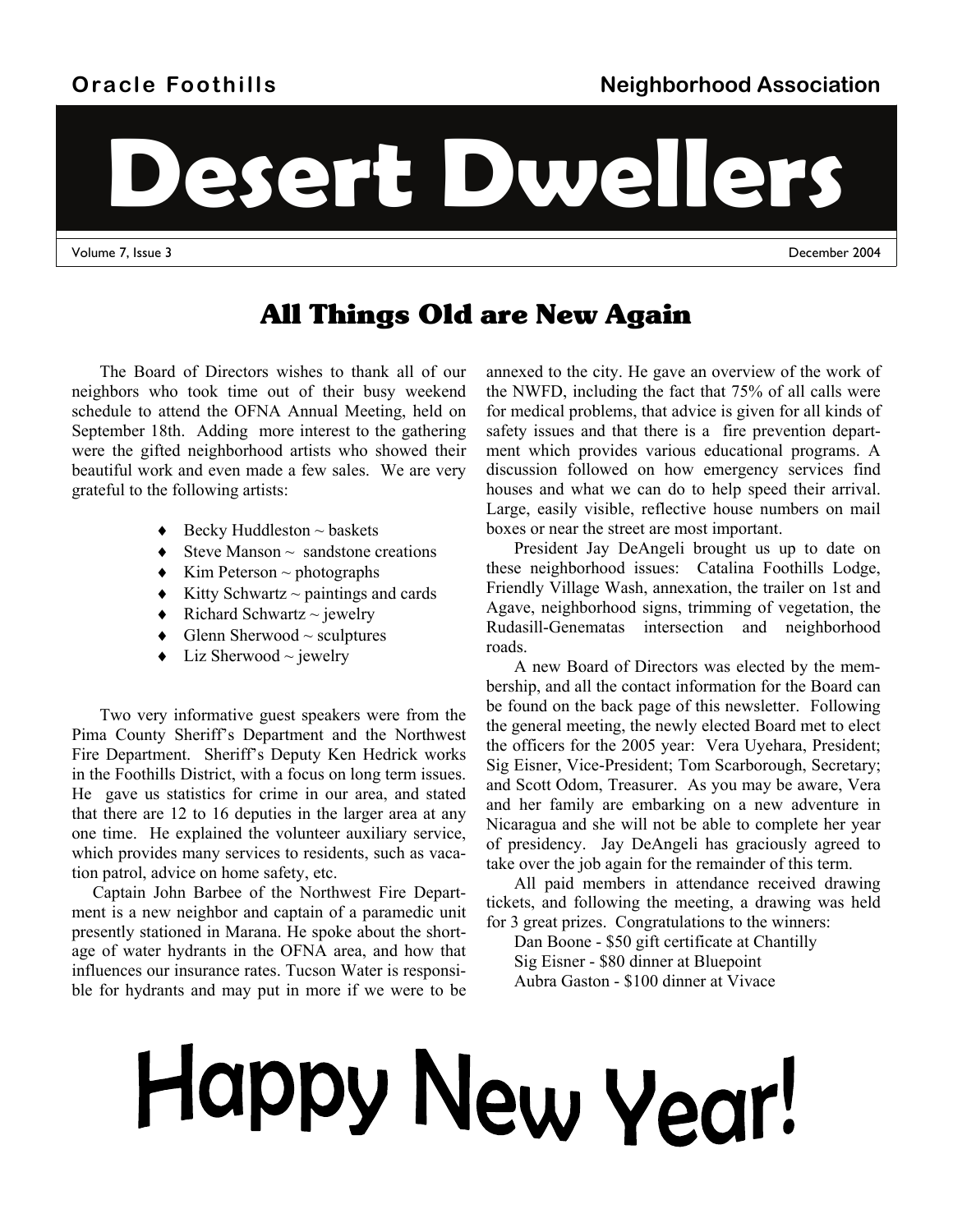# **Reaters**

**Reaters** is the neighborhood reading group which meets on the last Wednesday of each month to discuss the month's selection and enjoy a potluck dinner themed to the book's subject. We welcome anyone in the neighborhood to join us for these stimulating and enjoyable evenings. If you would like more information, please email Kim Peterson, kpeterson@comcast.net.

The schedule for 2005 is as follows:

 \* **January 19, 2005**: Julie Roth will host the meeting at 6:30 pm. Her selection is *That Old Ace in the Hole* by Annie Proulx, and the menu will be Ranch food.

 \* **February's meeting** will be hosted by Sig and Nan Eisner; the book is *The Flanders Panel*  by Arturo Perez-Reverte and the menu will be Spanish cuisine.

 \* **March 30**: Jeannine Brookshire will host; her selection is *Zen and the Art of Motorcycle Maintenance* by Robert Pirsig. The menu will be determined later.

\* **April 27**: Kitty Schwartz will host and her



selection is *Desert Flower* by Waris Dirie. Again, the menu will come later.

 \* **May 25**: Margie McConnell will host and her choice is *Angle of Repose* by Wallace Stegner; menu to come.

 \* **June 29**: Yours truly will host and the book is *Seven Years in Tibet* by Heinrich Harrer. Merrill and I will prepare momos, a special Tibetan recipe. Everyone else can bring sides, appetizers, desserts with a vaguely oriental theme, or not, as you wish. I have the DVD of the movie based on this book and will host a movie night Saturday, June 25 at 7 pm.

\* **July** is up for grabs.

 \* **August** will be hosted by Susan Ishmael; all details to come.

 \* **September 28**: Carole DeAngeli will be our hostess and her selection *is The Way the Crow Flies* by Ann-Marie MacDonald. Menu to come.

We hope you can join us at any or all of these meetings; we promise you will have a great time!

*Kim Peterson* 

# Neighborhood Yard Sale

#### WHY Do It?

- 1. Have fun!
- 2. Participate in a "semiorganized" neighborhood event.
- 3. Jump start your spring cleaning.
- 4. Make a little "mad money"

Saturday, January 22, 2005 8:00 a.m. - ??

**Set aside Saturday, January 22 to participate in the 2nd annual Oracle Foothills Neighborhood yard sale. Each family, or group, sets up their own sale. Ads will be placed in the local papers and color-coordinated signs will be placed strategically around the entrances to the neighborhood. If you wish to participate, please contact Kim Peterson (kpeterson@comcast.net or 888-5199) no later than January 14th to sign up for a colored sign to hang at your sale to identify yourself as a participant. The sale will be listed as starting at 8 am in the papers. Last year's sale was a huge success for all who participated and we are looking forward to even more success this year.**

Kim Peterson, kpeterson@comcast.net, 888-5199

WWW.OFNA.ORG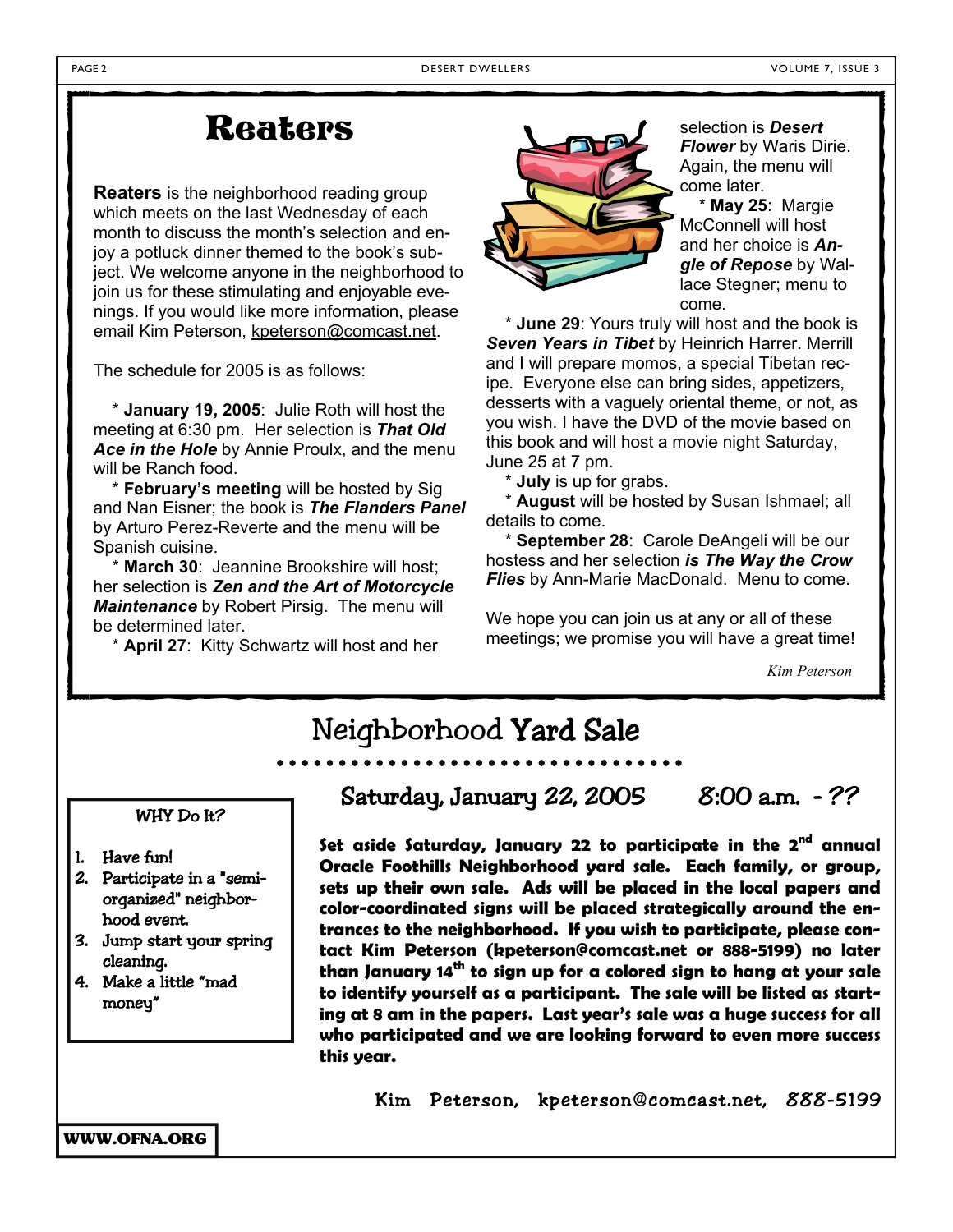# **See you in Cyberspace**

The OFNA website continues to evolve, so if you haven't checked it out lately, please do. Photos from the picnic are now posted and, as always, you can follow the meetings of the board and other activities going on in the neighborhood.



**We now also have a classified section**, so you can advertise items you have to sell, services you might need or recommend, cars or even real estate you wish to buy or sell. Please visit **http://www.ofna.org/classads.htm** to view current ads. There is a link there to send your own copy if you'd like to list something. Photos are also welcome.

We also invite articles, poems, photos and other art images to display in the gallery, so don't be shy! Contribute! Most importantly, please feel free to pass along any ideas you have for improving the website, or adding to it (just follow the webmaster link on any page of the site). *Come and Visit!*

| <b>OFNA Financial Statement</b> |  |
|---------------------------------|--|
| $9/1/04 - 11/30/04$             |  |

| <b>Beginning Cash</b> | \$6,663 |
|-----------------------|---------|
| Total Income          | 3,244   |
| <b>Total Expense</b>  | 1,876   |
| <b>Ending Cash</b>    | \$8,031 |

Complete details are available to all members from the Treasurer, Scott Odom.

#### **A Message from the New, er . . . Old President**

Hello Neighbors,

 As some of you know, my family and I have made the decision to move to Managua, Nicaragua for at least 18 months, until our son, Morgan, finishes high school. We'll be leaving in January 2005. We're very excited about the move, but very sad to leave the neighborhood even for a day.

I have resigned as President of the neighborhood association, and Jay DeAngeli has stepped forward again to serve the remainder of my term. His offer was accepted at the December Board Meeting, when the board unanimously (re -) elected him as President! Thank you Jay!

This will be a very interesting year for this neighborhood, with many issues arising which will affect us all. OFNA will work to see that everyone has an opportunity to voice their concerns, and to keep the neighborhood beautiful and safe. Be sure to go to board meetings as often as you can to keep abreast of any developments!

Enjoy your neighbors, eat lots of Jay's fabulous chicken at next year's picnic, and we'll see you in 2 years or so!

Sincerely, Vera

#### **An Oracle Foothills Friend**



**The Bobcat, Felis rufus** 

WWW.OFNA.ORG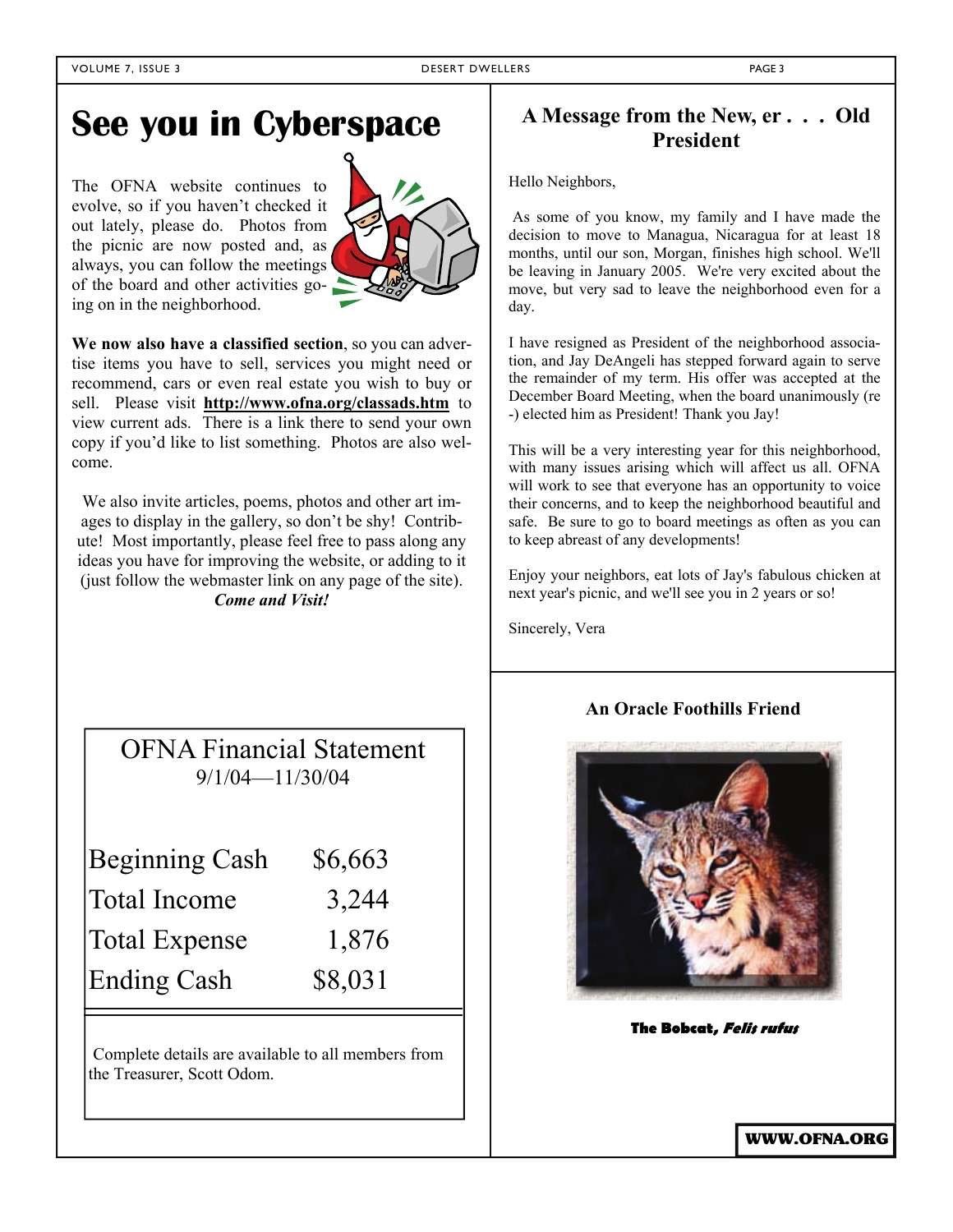#### PAGE 4 DESERT DWELLERS AND DESERT DWELLERS AND MOLUME 7, ISSUE 3

invasion by the nectar-

#### **The Case of the Disappearing Nectar**

"I just filled that hummingbird feeder yesterday! Where did all the nectar go?" Well, perhaps I was having a senior moment and I had really filled it three days ago. So, fine, I brought it in and filled it again. The next day, I knew I hadn't been imagining things—the feeder was empty again. How was that possible? Surely the little suckers weren't out feeding all night. This went on for several days; the mystery deepened. One night around midnight and needing a bottle of water, I walked to the kitchen, passing the hummingbird feeder which sat just outside the window. Out of the corner of my eye I caught a flurry of movement. Stopping to watch, I was awestruck to see a dozen or so bats flitting back and forth to the feeder, their movement so rapid and constant that I could barely follow it. Up to the feeder and back into the darkness, hovering for only the briefest moment over the nectar.

That was several years ago, and I have since learned to expect this annual

feeding Lesser Long-Nosed Bat (*Leptonycteris curasoae yerbabuenae,* or was it *L. sanborni?*), which migrates through our area in the fall, usually in October. The Lesser Long-Nosed Bats normally feed on fruit and nectar from cactus and agave

flowers, and their presence is critical to the pollination of these plants. In 1998, this bat was listed as endangered throughout Mexico and Arizona. Without the bats to pollinate numerous species of cacti and agave, many fear the desert ecosystem would begin to decline.

Roosting occurs in caves, abandoned buildings and mines which are usually located at the base of mountains where food sources are present. The bat ranges from the Picacho and Agua Dulce Mountains in Arizona to southwestern New Mexico and down the coasts of Mexico. It is a migratory species that follows the blooming of cardon, organ pipe and saguaro cacti north from Mexico into Arizona and New Mexico in the

late Spring and then following the blooming of the agave south back into Mexico in the Fall. Mating likely occurs before migrating north. Upon arrival here, females form huge maternity colonies where they give birth to their single offspring. From birth, the pups have

well-developed feet that allow them to hang in the roost while the mothers leave to feed. The bats often form feeding flocks that spend the night alternately feeding and roosting together.

I must admit my confliction when it comes to these creatures. I feel honored and amazed that they find their way to my little feeder hung under the eaves of my house, and I am happy to help them along in their important journey. But, what a job it is keeping those feeders filled! And what a mess they make splashing nectar all over my windows!

Oh, alright, it's a pretty minor inconvenience.

*Carole DeAngeli* 

### **The Skinny on the Shirts**

At the picnic, the 'winners' of the T-Shirt Contest were wearing examples of their designs. Order forms were available and several orders were taken. We would like to bring you up -to-date on the latest T-shirt info. You may view the two designs on our website:

#### **http://www.ofna.org/ tshirt.htm**

All shirts are to be printed on white,  $100\%$  Cotton, preshrunk, and are being sold at our cost.

*The Gila Monster design:*  **\$10** for S, M, L or XL on a white, short-sleeved shirt. If you require size 2x or higher

WWW.OFNA.ORG

there will be an additional charge of \$2 for EACH additional size  $(i.e. + $2$  for  $2X. + $4$  for  $3X.$ etc.) The Gila Monster will be printed in its natural colors on the back. These shirts will be available in late January.

#### *Stained Glass Mural design:*

 Due to the 4-color design, this shirt can only be ordered in quantities of 50 or more. The price for this design is **\$13** per shirt for any size below 2x, (the same surcharge applies for sizes 2X and above) on white, shortsleeved t-shirts. Once we have orders for 50, your order will be confirmed and we will have these shirts printed. Please note that this price only includes the



mural design on the back.

You do not need to pay for any

shirts in advance. When we receive the shirts, we will deliver them and collect payment. For those of you who ordered and paid in advance, your shirts will be delivered as soon as they are printed.

Please see the website (http:// www.ofna.org/tshirt.htm) for more information as well as updates on order status and delivery dates.

**To order:** either e-mail Kim Peterson, kpeterson@comcast.net or drop a note to the OFNA mail box (**PO Box 35783, Tucson, 85740**), stating: desired design (Gila or Mural), number of shirts and sizes.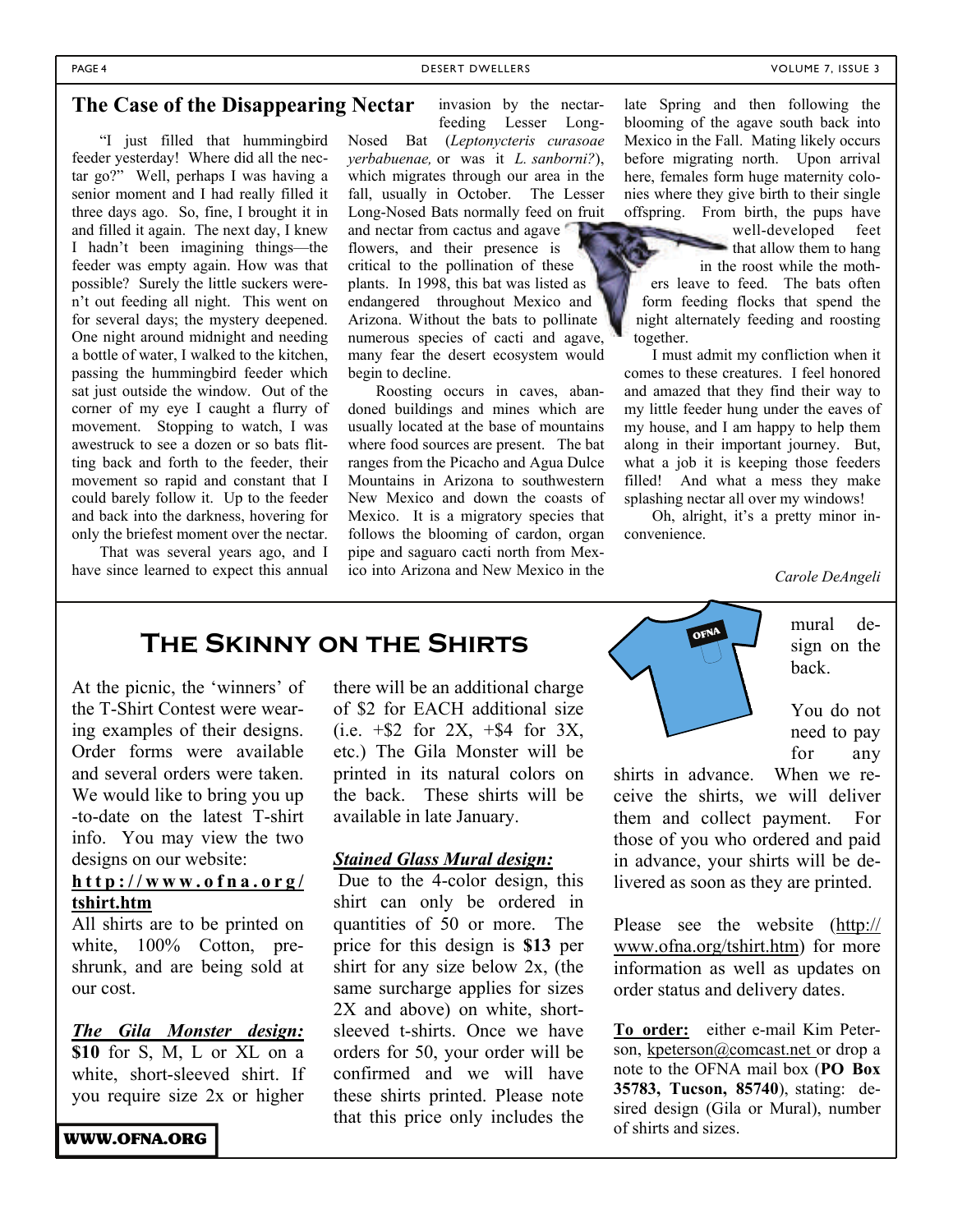

# The Future of the Foothills

Change is inevitable. What form that change will take and how it impacts our lives is of vital importance to each of us. The Catalina Foothills Association (the umbrella organization for many of the neighborhood associations east of First Ave.) is sponsoring a symposium dealing with changes that are likely to occur that will directly affect the lives of all Foothills residents. The goal is to have a thought-provoking discussion of the future of the foothills, touching on annexation as a part of the overall discourse. A panel of experts has been assembled to address this subject:

**Moderator ~ Dr. Barbara Becker, Director of U of A Urban Planning Department Chuck Huckleberry, Pima County Administrator Albert Elias, Director of Planning, City of Tucson Ken Abrahams, Vice President of Diamond Ventures Brian D. Johnson, Managing Director, Loews Ventana Canyon Resort** 

After opening remarks addressing the question of change, the panelists will hold a discussion before taking questions from the audience.

#### Symposium Details

- February 19, 2005
- 1 to 4 p.m.
- Catalina Foothills High School Auditorium
- Free Admission

# ימטטטטטטטטטטטטטטטטטטטטטטטטטט

CHEERS FOR ANOTHER FABULOUS PICNIC!

From all over the Oracle Foothills they came, on foot, by automobile, and by tractor-drawn wagon, from Yvon Drive to Genematas, from Agave to Can-52 yon View and from Maria and Nina and Georgia too. Bringing wondrous gifts of food they came, scrumptious salads and devilish desserts, amazing appetizers and beautiful beans. The chicken our chefs cooked they ate

じゅうしゅうせん and ate. In the castle the children jumped for joy, laughing and bumping and falling so free. Firemen with their big red engine came, dancers danced and musicians played, old friends chatted and new friends met. The piñata held its own for a while, succumbing at last to the assaults of the kids big and little. So many to thank and so little room: Becky and Barbara, Kim and Merrill, Jay and Richard, Kitty and Carole, Sig and Nan, Glen and J. Liz, Scott, Captain John and the NWFD, Tom, Bill, Don, Joni, Vera, Roger, Ken, Reggie, Barbara's Dancing Girls, and the great band Augminished and Demented! These paltry words cannot begin to tell you how much you are appreciated! So with this trite but true phrase I leave you  $\sim$